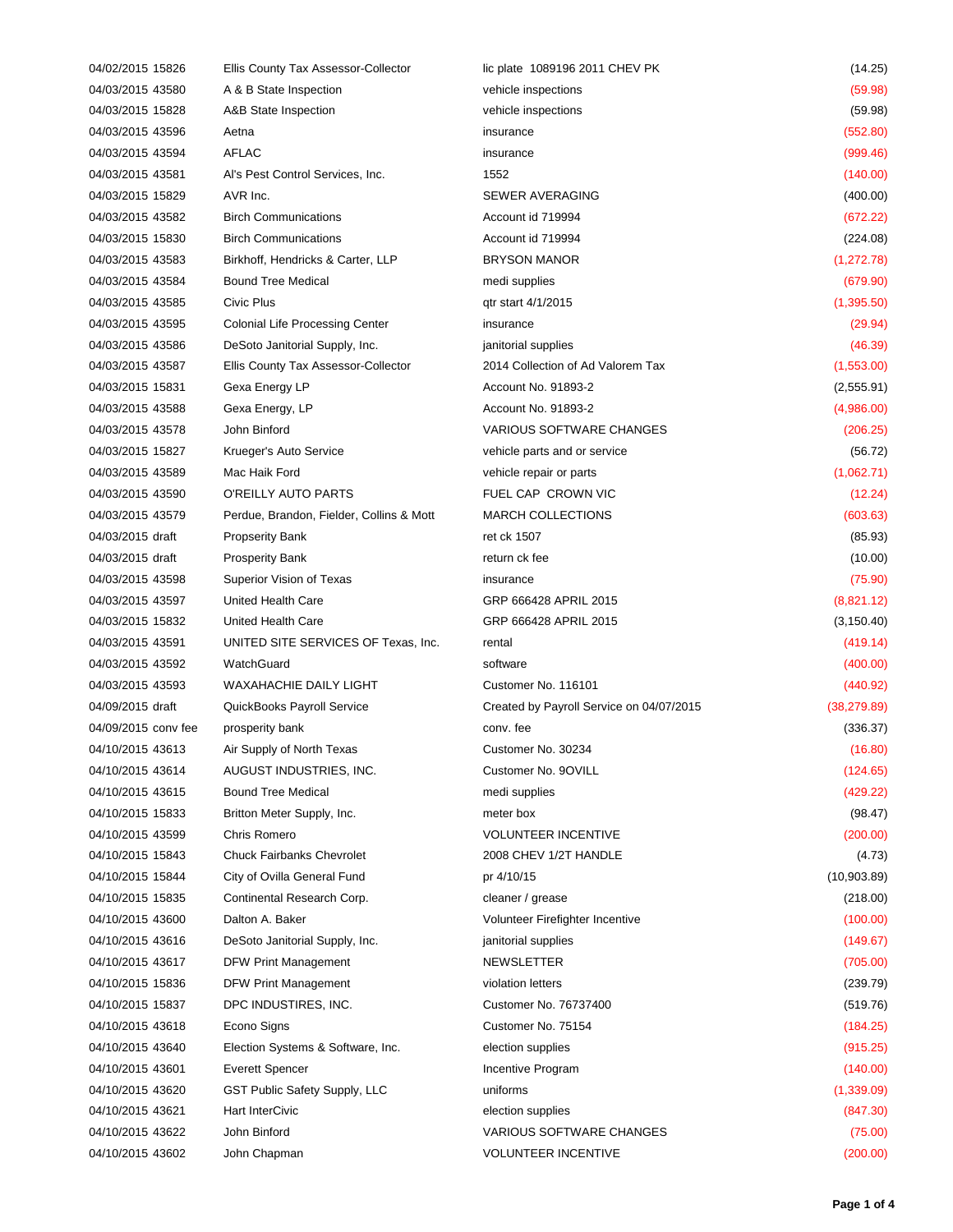| 04/10/2015 43623 | Keith Ace Hardware                           | QUICKCRETE                                   | (39.48)      |
|------------------|----------------------------------------------|----------------------------------------------|--------------|
| 04/10/2015 15838 | Keith Ace Hardware                           | supplies/parts/various departments           | (104.78)     |
| 04/10/2015 43603 | Kelsey Hazard                                | <b>VOLUNTEER INCENTIVE</b>                   | (100.00)     |
| 04/10/2015 43635 | KONICA MINOLTA BUSINESS SOLUTION             | Contract No. 061-0040730-000                 | (86.26)      |
| 04/10/2015 15839 | Lower Colorado River Authority               | water testing                                | (195.26)     |
| 04/10/2015 43637 | Mr. Brandon Kennedy                          | Reimburse cell APRIL                         | (75.00)      |
| 04/10/2015 43624 | Nichols, Jackson, Dillard, Hager & Smith     | city prosecuter                              | (791.68)     |
| 04/10/2015 43604 | Nicolas Ray Guffey                           | <b>VOLUNTEER INCENTIVE</b>                   | (200.00)     |
| 04/10/2015 43625 | Night Line Janitorial Services, Inc.         | janitor service                              | (265.00)     |
| 04/10/2015 43608 | O'REILLY AUTO PARTS                          | MOBILE POWER UNT 104                         | (52.99)      |
| 04/10/2015 43638 | Pam Woodall                                  | <b>CELL PHONE REIMBURSEMENT</b>              | (70.00)      |
| 04/10/2015 43636 | PAYROLL                                      | payroll                                      | (575.91)     |
| 04/10/2015 43626 | Quill                                        | office supplies                              | (243.27)     |
| 04/10/2015 43627 | <b>Red Oak Auto Parts</b>                    | Customer #100300- Parts                      | (7.91)       |
| 04/10/2015 43628 | Ricoh USA, Inc. Police Dept                  | customer number 603 0004907 000              | (81.95)      |
| 04/10/2015 43605 | Sean Baily                                   | volunteer incentive program                  | (250.00)     |
| 04/10/2015 43641 | <b>Stuart Demerse</b>                        | refund bond                                  | (1,100.00)   |
| 04/10/2015 43639 | T. M. R. S.                                  | 00961 MARCH                                  | (10,880.65)  |
| 04/10/2015 43609 | Texas Child Support Disbursement Unit        | child support                                | (236.34)     |
| 04/10/2015 43612 | <b>Texas Child Support Disbursement Unit</b> | child support                                | (164.77)     |
| 04/10/2015 15840 | <b>Texas Commission on Environmental</b>     | 0620070 ONSITE COUNCIL FEE                   | (20.00)      |
| 04/10/2015 43629 | <b>Texas First Group</b>                     | 3/22/15 - 4/5/15 J.A.                        | (3,503.30)   |
| 04/10/2015 15841 | Texas Municipal League                       | Quarterly Ins. Pmt.                          | (2,697.60)   |
| 04/10/2015 43630 | TEXAS MUNICIPAL LEAGUE IRP                   | Quarterly TML Insurance Pmt.                 | (11, 792.40) |
| 04/10/2015 43631 | The Police and Sheriffs Press                | 1- ID Card                                   | (17.49)      |
| 04/10/2015 43606 | Timothy J. Sherwood                          | <b>VOLUNTEER INCENTIVE</b>                   | (325.00)     |
| 04/10/2015 43632 | <b>TML Administrative Services</b>           | <b>BUDGET WORKSHOP</b>                       | (75.00)      |
| 04/10/2015 43610 | Tom Powers, Chapter 13 Trustee               | #10-332444-HDH-13 pay period end 4/4/15      | (276.92)     |
| 04/10/2015 43611 | <b>United States Treasury</b>                | 75-1399345 pay period end 4/4/15             | (7,490.52)   |
| 04/10/2015 43633 | <b>Verizon Wireless</b>                      | 722480877-00001                              | (889.26)     |
| 04/10/2015 15842 | <b>Verizon Wireless</b>                      | 722480877-00001                              | (180.51)     |
| 04/10/2015 43607 | <b>William Neal Holt</b>                     | Incentive Program                            | (70.00)      |
| 04/10/2015 43634 | Wiseman Hardware, Inc.                       | MOWER BLADE                                  | (19.99)      |
| 04/16/2015 draft | <b>Propserity Bank</b>                       | ret ck 1217                                  | (100.00)     |
| 04/16/2015 draft | <b>Prosperity Bank</b>                       | return ck fee                                | (10.00)      |
| 04/17/2015 15851 | Arturo Liendo III                            | deposit refund                               | (13.94)      |
| 04/17/2015 43646 | <b>Bound Tree Medical</b>                    | medi supplies                                | (240.60)     |
| 04/17/2015 43643 | Citibank                                     | supplies/parts/prof dev, various departments | (2, 140.61)  |
| 04/17/2015 15845 | Citibank                                     | supplies/parts/prof dev, various departments | (781.37)     |
| 04/17/2015 15846 | City of Dallas                               | Account No. 100291064                        | (16, 577.82) |
| 04/17/2015 15855 | City of Ovilla General Fund                  | <b>GARBAGE MARCH</b>                         | (19, 541.11) |
| 04/17/2015 43647 | City of Waxahachie                           | march                                        | (200.00)     |
| 04/17/2015 43648 | Eddie Peacock, PLLC                          | 4/7 and 4/9/15                               | (550.00)     |
| 04/17/2015 15852 | John Helm                                    | deposit refund                               | (46.64)      |
| 04/17/2015 15853 | Linda Davis                                  | deposit refund                               | (27.62)      |
| 04/17/2015 43659 | My Sister's Affair Catering                  | Catering - CA interview dinner               | (117.41)     |
| 04/17/2015 43658 | NEMA 3 Electric, Inc.                        | <b>Baseball Field Lights</b>                 | (340.00)     |
| 04/17/2015 43649 | <b>Oncor Cities Steering Committee</b>       | membership                                   | (439.78)     |
| 04/17/2015 43650 | Progressive Waste Solutions of Tx, Inc.      | <b>MARCH</b>                                 | (16,692.00)  |
| 04/17/2015 43651 | Quill                                        | office supplies                              | (375.70)     |
| 04/17/2015 15847 | <b>Quill Corporation</b>                     | C5884618                                     | (454.76)     |
| 04/17/2015 43652 | Red Oak Car Wash                             | Car Wash Charges                             | (11.99)      |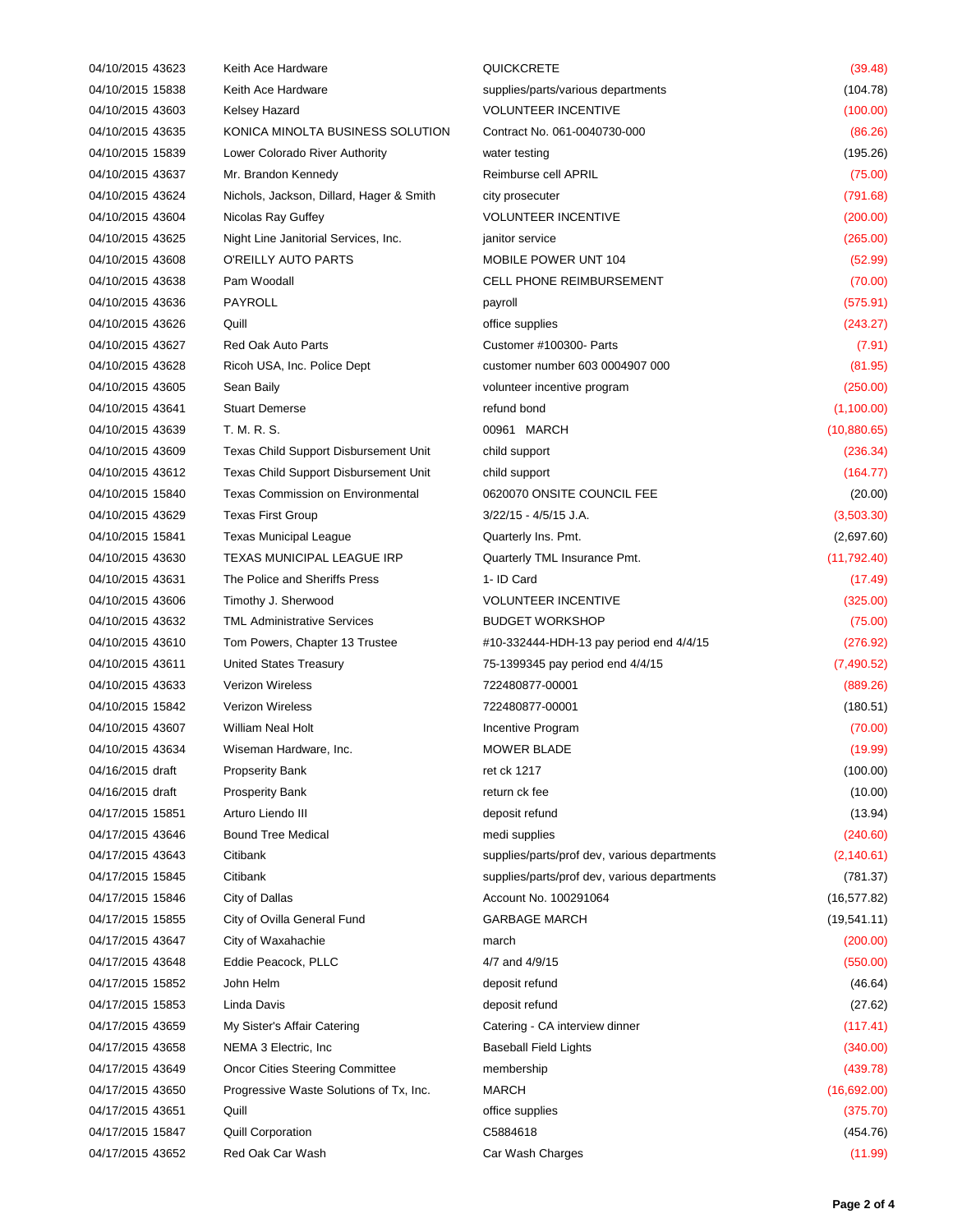| 04/17/2015 43653       | Ricoh Americas Corportation - Admin          | 12842111                                             | (240.20)     |
|------------------------|----------------------------------------------|------------------------------------------------------|--------------|
| 04/17/2015 43654       | Rolke Greenhouse                             | park                                                 | (129.75)     |
| 04/17/2015 43655       | Russell Byrum Signs, Inc.                    | door graphics                                        | (65.00)      |
| 04/17/2015 43644       | Shell                                        | Account No. 80 728 0062 9                            | (2,534.75)   |
| 04/17/2015 15848       | Shell                                        | 80-728-0062-9                                        | (635.83)     |
| 04/17/2015 43645       | <b>Texas Workforce Commission</b>            | 99-991132-3                                          | (4,652.85)   |
| 04/17/2015 43656       | The MacFarlane Firm, PC                      | legal service                                        | (1,560.00)   |
| 04/17/2015 15849       | Trinity River Authority of Texas             | Customer No. CTR000610                               | (18,666.00)  |
| 04/17/2015 15850       | U.S. Postal Service                          | water bills                                          | (500.00)     |
| 04/17/2015 43642       | Wiseman Hardware, Inc.                       | <b>MOWER BLADE</b>                                   | (101.77)     |
| 04/20/2015 15854       | <b>State Comptroller</b>                     | Sales Tax Payable for MARCH 2015                     | (1,215.20)   |
| 04/22/2015 draft       | <b>Propserity Bank</b>                       | ret ck 1654                                          | (75.88)      |
| 04/22/2015 draft       | <b>Prosperity Bank</b>                       | return ck fee                                        | (10.00)      |
| 04/22/2015 draft       | QuickBooks Payroll Service                   | Created by Payroll Service on 04/21/2015             | (1,386.53)   |
| 04/23/2015 draft       | QuickBooks Payroll Service                   | Created by Payroll Service on 04/21/2015             | (37, 211.22) |
| 04/23/2015 ad val. tax | ad valorem tax                               | adj ad valorem                                       | (219.14)     |
| 04/23/2015 ad val. tax | ad valorem tax                               | adj ad valorem                                       | (62.74)      |
| 04/24/2015 43665       | APAC TEXAS, INC                              | Customer No. 209019                                  | (1,060.82)   |
| 04/24/2015 43666       | AT&T 515-3390                                | 972 515-3390 980 3                                   | (110.86)     |
| 04/24/2015 43667       | <b>ATMOS Energy</b>                          | Customer No. 3034206231                              | (56.88)      |
| 04/24/2015 43668       | Bee-Jay Business Forms & Supplies            | <b>GF CHECK ORDER</b>                                | (145.37)     |
| 04/24/2015 43669       | Betsy Ross Flag Girls, Inc.                  | flags                                                | (119.00)     |
| 04/24/2015 43683       | <b>Birch Communications</b>                  | Account id 719994                                    | (635.06)     |
| 04/24/2015 15858       | <b>Birch Communications</b>                  | Account id 719994                                    | (211.69)     |
| 04/24/2015 43670       | Bureau Veritas North America, Inc.           | inspections                                          | (4,850.30)   |
| 04/24/2015 15875       | City of Ovilla General Fund                  | PAY DATE 4/24/15                                     | (10,669.93)  |
| 04/24/2015 43671       | Clifford Power Systems, Inc.                 | generator repair                                     | (416.23)     |
| 04/24/2015 15856       | DPC INDUSTIRES, INC.                         | Customer No. 76737400                                | (30.00)      |
| 04/24/2015 43672       | KWIK KAR LUBE                                | vehicle repair                                       | (14.00)      |
| 04/24/2015 43674       | OmniBase Services of Texas, LP               | 1ST QTR 2015 24 X 6                                  | (144.00)     |
| 04/24/2015 43675       | On Time Couriers & Process                   | Birkhoff, hendricks, carter courier service          | (66.13)      |
| 04/24/2015 43673       | O'REILLY AUTO PARTS                          | headlight pd 102                                     | (5.99)       |
| 04/24/2015 43660       | PAYROLL                                      | payroll                                              | (575.91)     |
| 04/24/2015 43676       | PepWear, LLC                                 | SHIRTS                                               | (1,391.00)   |
| 04/24/2015 43677       | Rainbow Paint & Body                         | SWAP BED AND BOX                                     | (1,300.00)   |
| 04/24/2015 43678       | Ricoh Americas Corportation - Admin          | 12842111                                             | (200.29)     |
| 04/24/2015 43679       | Ricoh USA, Inc. Police Dept                  | customer number 603 0004907 000                      | (27.58)      |
| 04/24/2015 43680       | SafeNow Security                             | MARCH                                                | (45.99)      |
| 04/24/2015 43681       | STATE COMPTROLLER                            | STATE CRIMINAL COST & FEES QTR END 3/31/15           | (6, 729.63)  |
| 04/24/2015 43661       | Texas Child Support Disbursement Unit        | child support                                        | (236.34)     |
| 04/24/2015 43664       | <b>Texas Child Support Disbursement Unit</b> | child support                                        | (164.77)     |
| 04/24/2015 43682       | <b>Texas First Group</b>                     | 4/6/15 - 4/19/15                                     | (4,328.40)   |
| 04/24/2015 43662       | Tom Powers, Chapter 13 Trustee               | #10-332444-HDH-13 per. end 4/18/2015                 | (276.92)     |
| 04/24/2015 15857       | Trinity River Authority of Texas             | Customer No. CTR000610                               | (64.00)      |
| 04/24/2015 43663       | <b>United States Treasury</b>                | 75-1399345 per. end 4/18/2015                        | (7,229.08)   |
| 04/29/2015 15859       | Ashburne Glen Homeowners Assoc.Inc.          | homeowners dues MARCH                                | (1,645.37)   |
| 04/29/2015 43687       | Birkhoff, Hendricks & Carter, LLP            | Bryson Manor, W&S Impact Fee Update, MISD Rough Prop | (3,329.97)   |
| 04/29/2015 43688       | Eddie Peacock, PLLC                          | 4/21/15                                              | (440.00)     |
| 04/29/2015 43689       | GST Public Safety Supply, LLC                | uniforms                                             | (224.55)     |
| 04/29/2015 15860       | Homeowners of Meadow Glen                    | Meadow Glen HOA Dues Collected in MARCH              | (334.63)     |
| 04/29/2015 43690       | Mac Haik Ford                                | pd 104 axle                                          | (60.60)      |
| 04/29/2015 43691       | MES - Texas                                  | various parts                                        | (512.60)     |